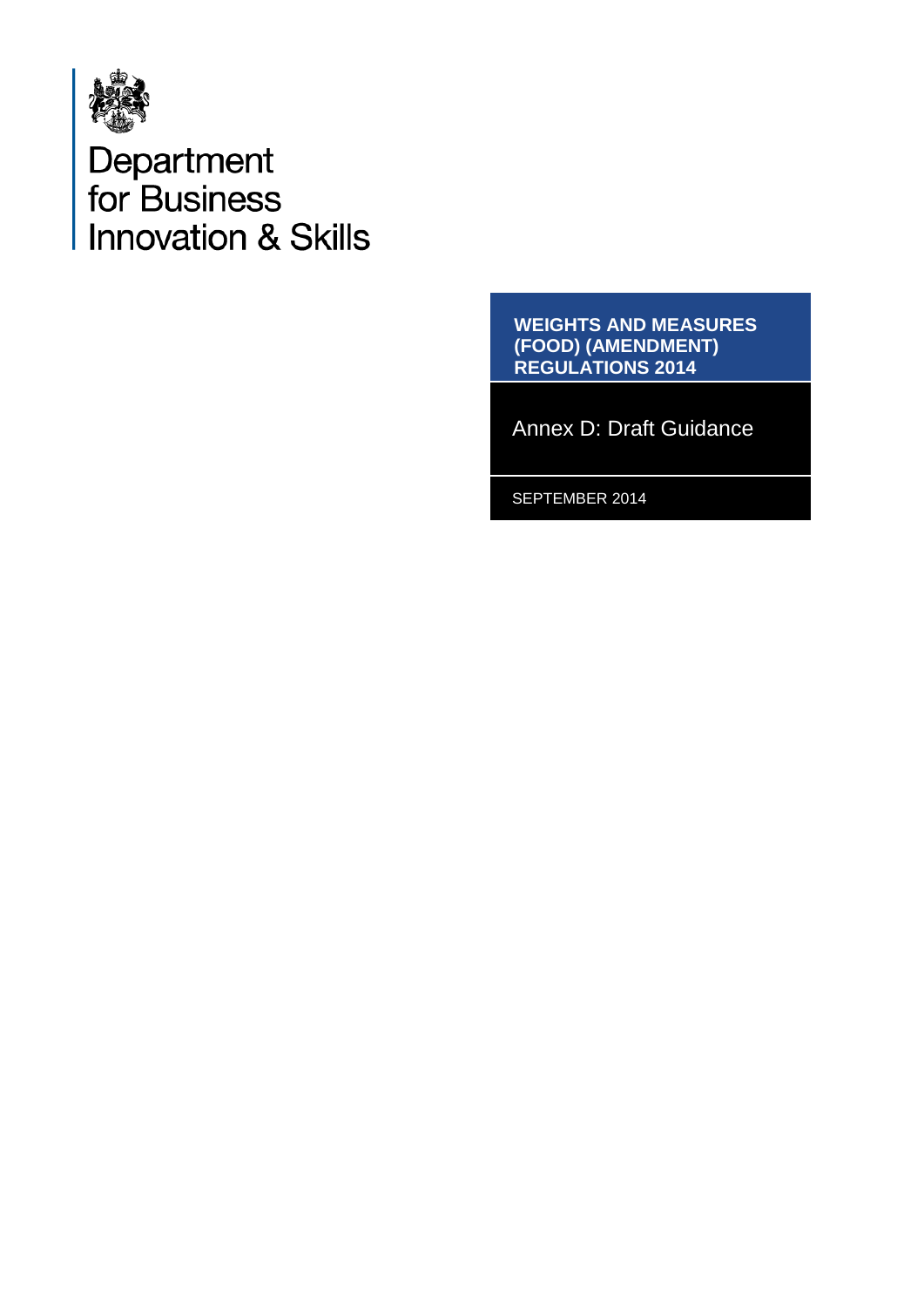# **ANNEX D: DRAFT GUIDANCE ON 2014 REGULATIONS**

## **Guidance on the Weights and Measures (Food) (Amendment) Regulations 2014**

## **Introduction**

- 1. The following guidance has been produced by the National Measurement Office of the Department for Business Innovation and Skills to assist all affected by the Weights and Measures (Food) (Amendment) Regulations 2014 (the 2014 Regulations).
- 2. This guidance is not intended to be an exhaustive explanation of the law and has no legal force, though it may be helpful in understanding the 2014 Regulations.
- 3. The 2014 Regulations revoke any provisions in national law that conflict or overlap with the directly applicable EU requirements under Regulation (EU) No 1169/2011 on the provision of food information to consumers (FIC) (unless directly derived from other specific EU laws or permitted in accordance with Article 42 FIC which allows for certain national provisions to be maintained) and provide for enforcement of quantity labelling aspects of FIC under the Weights and Measures Act 1985. The law will continue to be enforced by Local Weights and Measures Authorities as part of Local Authorities Trading Standards Services. Further assistance and advice on the law in this area can be obtained from Trading Standards. Consumers can obtain help and advice from the Citizens Advice Consumer Service here: *[www.adviceguide.org.uk/consumer](http://www.adviceguide.org.uk/consumer)*.

## **Background**

## *The existing law*

4. The 2014 Regulations amend national weights and measures laws that apply to foods, in order to take account of changes agreed at European level. The national laws were made under Part IV of the Weights and Measures Act 1985 and consist of the Weights and Measures Act 1963 (Cheese, Fish, Fresh Fruit and Vegetables, Meat and Poultry) Order 1984 (SI1984/1315) as amended; the Weights and Measures (Miscellaneous Foods) Order 1988 (SI1988/2040) as amended and the Weights and Measures (Intoxicating Liquor) Order 1988 (SI1988/2039) as amended. In addition changes are made to the Weights and Measures (Packaged Goods) Regulations 2006 (SI2006/653), the Weights and Measures (Quantity Marking and Abbreviations of Units) Regulations 1987 (SI1987/1538) as amended, and the Weights and Measures Act 1985. The main purpose of this legislation is to ensure consumers are provided with information on quantity and that they can have confidence that the quantity is accurate, and that the market is fair for businesses.

## *FIC*

5. FIC was agreed by all Member States and will be directly applicable in the UK from 13th December 2014. FIC applies to all food business operators, and requires that certain mandatory food information be provided for consumers and mass caterers. This mandatory information includes the net quantity of the food (Article 9(1)(e)). Under FIC, packaged foods sold to consumers or mass caterers, or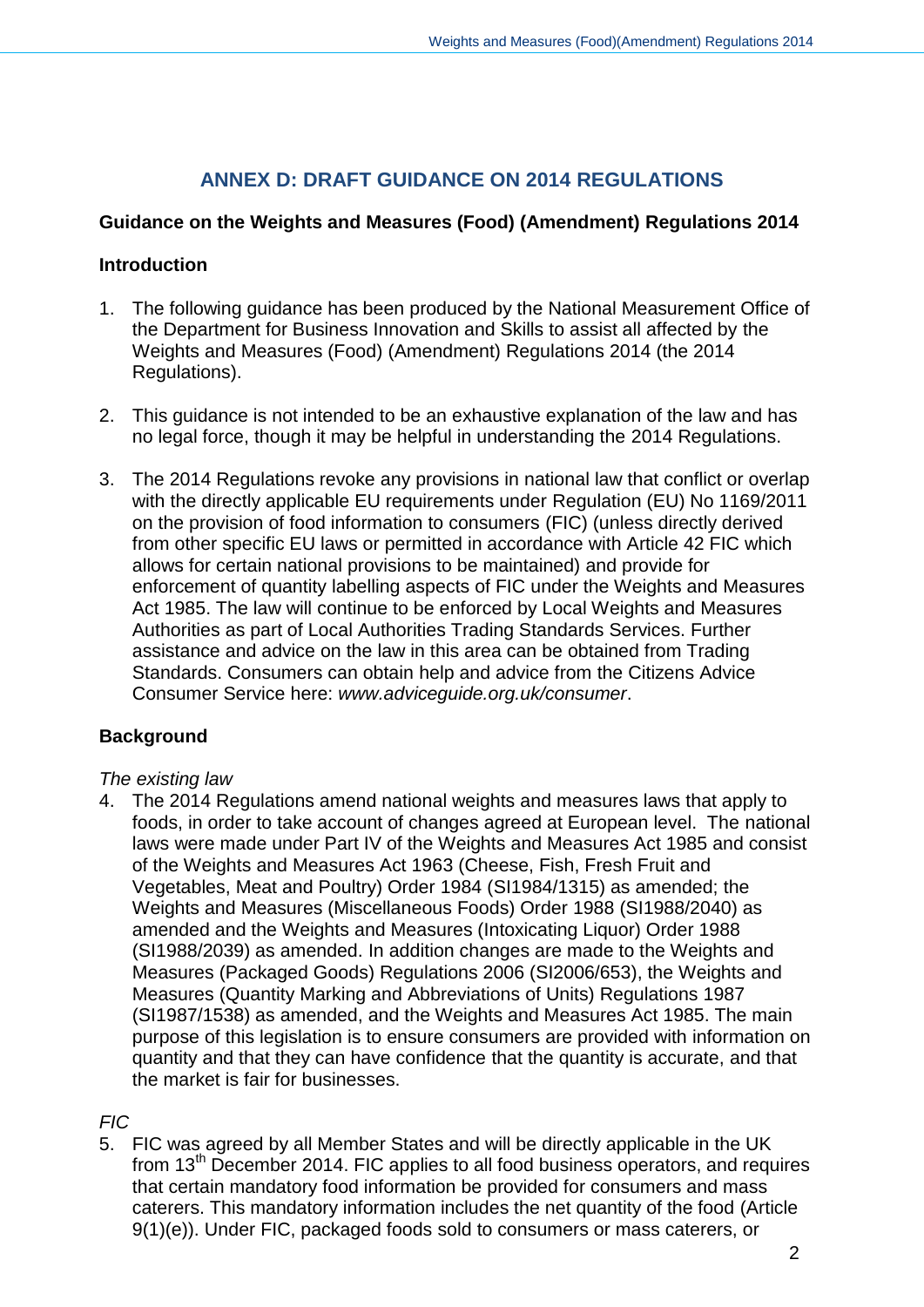intended for supply to consumers or mass caterers, must be labelled with net quantity. In addition, food business operators that supply food not intended for sale to consumers or mass caterers must provide certain information when supplying other food business operators (Article 8(8)). FIC also sets out rules for how the quantity information should appear on the packaging (Article 12), how it should be presented (Article 13), how it applies to distance selling (Article 14), when it can be omitted (Article 16) and further detailed requirements that apply to the quantity information (Article 23 and Annex IX). The purpose is to ensure consumers have sufficient information on quantity and that the rules are the same across the EU, making it easier for businesses to trade.

6. There is no scope under FIC for the UK to maintain its national rules in areas which overlap or conflict with FIC after  $13<sup>th</sup>$  December 2014, except where such requirements are derived from more specific EU provisions on weights and measures or where national provisions provide for quantity to be expressed in a different manner and are permitted in accordance with Article 42 FIC. The 2014 Regulations therefore revoke any provisions in national law that conflict or overlap with the directly applicable EU requirements under FIC and which are not directly derived from separate EU law or permitted under Article 42. In addition the 2014 Regulations extend the application of the existing enforcement regime under Part IV of the Weights and Measures Act 1985 to ensure that the quantity requirements under FIC can be enforced in the same way as the national rules that they are replacing.

## **Main changes**

## **Weights and Measures Food Orders**

- 7. The main changes are that the scope of the national weights and measures legislation for foods is reduced to remove any pre-packed foods subject to directly applicable FIC quantity labelling rules. The Weights and Measures Act 1963 (Cheese, Fish, Fresh Fruit and Vegetables, Meat and Poultry) Order 1984 (SI1984/1315) and the Weights and Measures (Miscellaneous Foods) Order 1988 (SI1988/2040) are amended so that they will only apply to foods packaged for direct sale, foods sold loose, foods sold in open containers and relevant wholesale transactions (which excludes the sale or supply of food intended for consumers or mass caterers or any other sales regulated under FIC; and any other supply of food that is made up in advance ready for retail sale in an open container).
- 8. These categories can be maintained as they are not subject to the directly applicable mandatory requirements under FIC. The Orders will only apply to foods in these categories in circumstances where they already apply to those foods. There is no extension of application to any new foods or new categories of foods. This will maintain the status quo pending a review of the remaining requirements, to be held in 2015.
- 9. The scope of the Weights and Measures (Intoxicating Liquor) Order 1988 is amended so that the volume labelling requirements no longer apply to pre-packed foods subject to the directly applicable FIC quantity labelling requirements.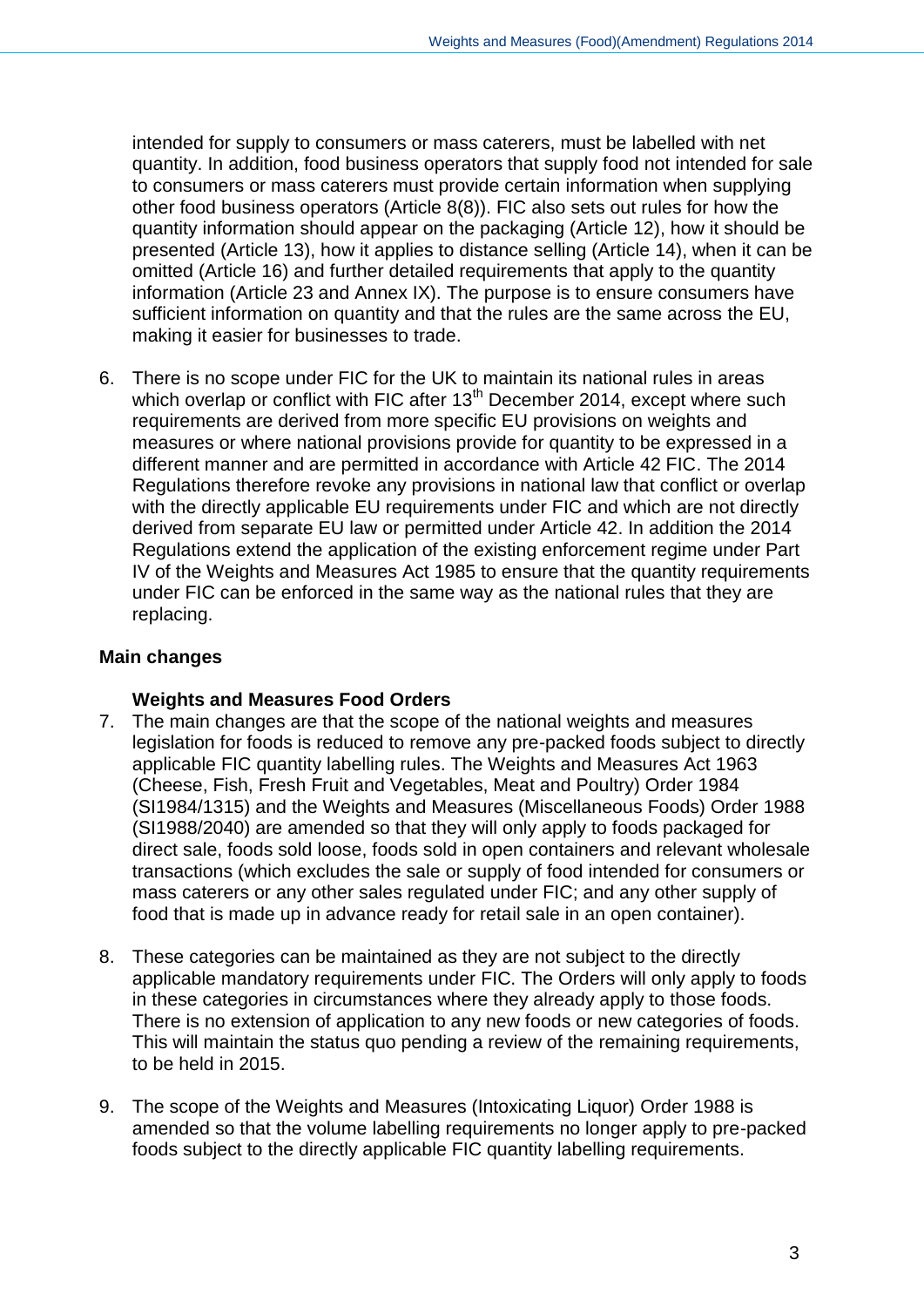## **Packaged Goods Regulations**

- 10. The Weights and Measures (Packaged Goods) Regulations 2006 (*PGR*) are amended to exclude any non e-marked packages from the quantity labelling requirements that apply under PGR (except that Article 42 FIC should apply to permit the rule under Regulation 8(1) PGR to be maintained, whereby liquid products may be marked with nominal quantity by weight and packages containing other products may be marked with nominal quantity by volume, where so provided by trade practice). Such packages will instead be subject to FIC quantity labelling rules. However, e-marked packages will continue to be subject to the labelling requirements under PGR to ensure compliance with Directive 76/211/EEC relating to the making up by weight or volume of certain pre-packaged products. Any packer who would prefer for their packages to continue to be subject to the quantity labelling requirements of PGR may apply an e-mark to their packages, provided that the packages comply with the "Three Packers Rules" (in Regulation 4 PGR) and are within the quantity range of 5 g or ml to 10 kg or L, as required under PGR.
- 11. In addition, the 2014 Regulations make two further amendments to reflect separate European law. These allow for e-marking of fruits and vegetables and remove an exemption for frozen poultrymeat.

#### **The Weights and Measures (Quantity Marking and Abbreviations of Units) Regulations 1987**

12. These Regulations are amended to clarify that the requirements of Part II of those Regulations (quantity marking of containers and units of measurement to be used in marking) do not apply to pre-packed foods subject to FIC.

## **Weights and Measures Act 1985**

13. The Weights and Measures Act 1985 is amended to bring the requirements relating to quantity under FIC into the existing weights and measures enforcement regime. There will be no changes to the substance of the existing regime, only to its scope. In relation to packaged food, therefore, the enforcement regime will apply in respect of products covered by FIC and the residual categories of products to which FIC does not apply.

## **The Regulations**

## **Citation and Commencement**

14. Regulation 1 sets out the date that the Regulations will come into force. This date is the  $13<sup>th</sup>$  December 2014 and will coincide with the entry into force of FIC.

## **Amendment to the Weights and Measures Act 1985**

- 15. Regulation 2 provides that the Act is amended as set out in Regulations 3 to 11.
- 16. Regulation 3 amends Section 27 to exempt any goods that are subject to FIC from the requirement for the quantity to be stated in writing.
- 17. Regulation 4 amends Section 30 to ensure that products subject to FIC are within the scope of the offence for possessing for sale any goods in a quantity less than stated.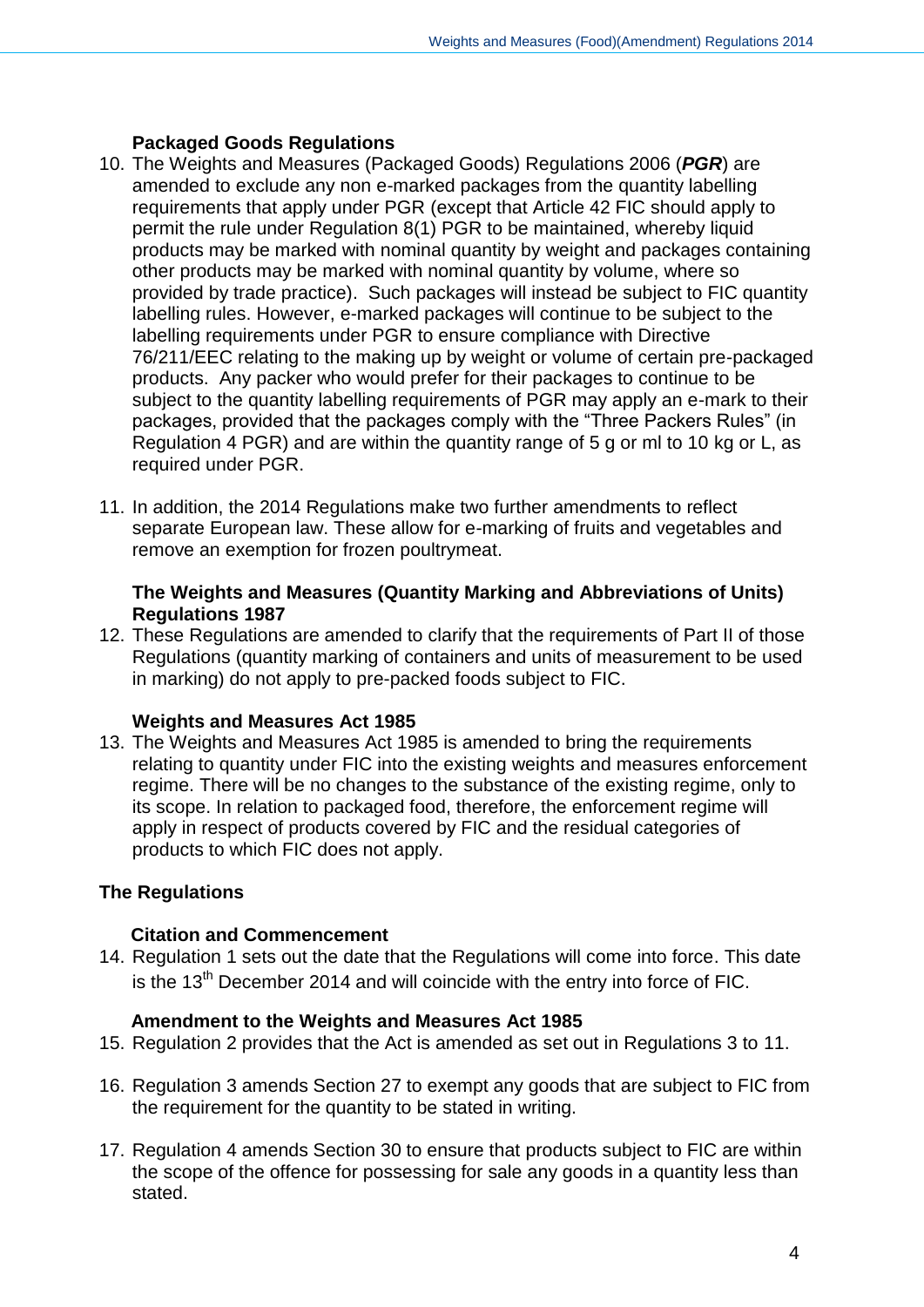- 18. Regulation 5 inserts a new Section 31A which makes it an offence for a food business operator to fail to meet any requirements relating to quantity under Article 8 (Responsibilities), Article 9(1)(e) (mandatory indication of net quantity) or Chapter V (voluntary food information) of FIC. It also provides that no offence is committed where the business is acting in accordance with any exception contained in Chapter IV of FIC, national measures under Articles 40 or 42 FIC, or transitional measures for foods placed on the market before  $13<sup>th</sup>$  December 2014 under Article 54(1). The exceptions in Chapter IV include exemptions for foods which are subject to losses in volume or mass but are sold by number or weighed in the presence of the purchaser; foods (except herbs and spices) with a net quantity less than 5 g or 5 ml; or foods which are normally sold by number, provided that either the number is indicated on the packaging or the number of items van be clearly seen and counted from the outside.
- 19. Regulation 6 amends Section 32 to disapply it from new Section 31A.
- 20. Regulation 7 amends Section 35(3) to disapply the defence for subsequent deficiency to foods labelled in line with FIC.
- 21. Regulation 8 amends Section 37(1)(b) to apply the defence that other articles of the same kind were available for testing and that a reasonable number of those articles should also be tested and an average result used.
- 22. Regulation 9 amends Section 38 to extend to FIC the powers for inspectors of weights and measures to weigh, measure or break open goods.
- 23. Regulation 10 amends Section 42 to extend the powers of Local Weights and Measures Authorities to make test purchases for assessing compliance with FIC.
- 24. Regulation 11 amends Section 94 (Interpretation) to define "FIC Regulation" as Regulation EU 1169/2011.

#### **Amendment to the Weights and Measures (Miscellaneous Foods) Order 1988**

- 25. Regulation 12 provides that the Order is amended as set out in Regulations 13 to 25.
- 26. Regulation 13 amends the Interpretation of the Order by inserting new definitions for "container", "the FIC Regulation", "mass caterer", "pre-packed" and "relevant wholesale" and "loose". The purpose is to limit the application of the Order to those foods not covered by the mandatory requirements of FIC. In addition, the definitions of "fancy chocolate product", "coffee", "chocolate confectionery", "condensed milk and dried milk", "flour confectionery" and "sugar confectionery" and references to food legislation are updated to reflect current food law.
- 27. "FIC Regulation" means Regulation (EU) No 1169/2011 of the European Parliament and of the Council on the provision of food information to consumers.
- 28. "Mass caterer" is defined in line with the definition under FIC.
- 29. "Pre-packed" is defined to exclude any pre-packed foods subject to the directly applicable requirements of FIC. Therefore, pre-packed in this Order only applies to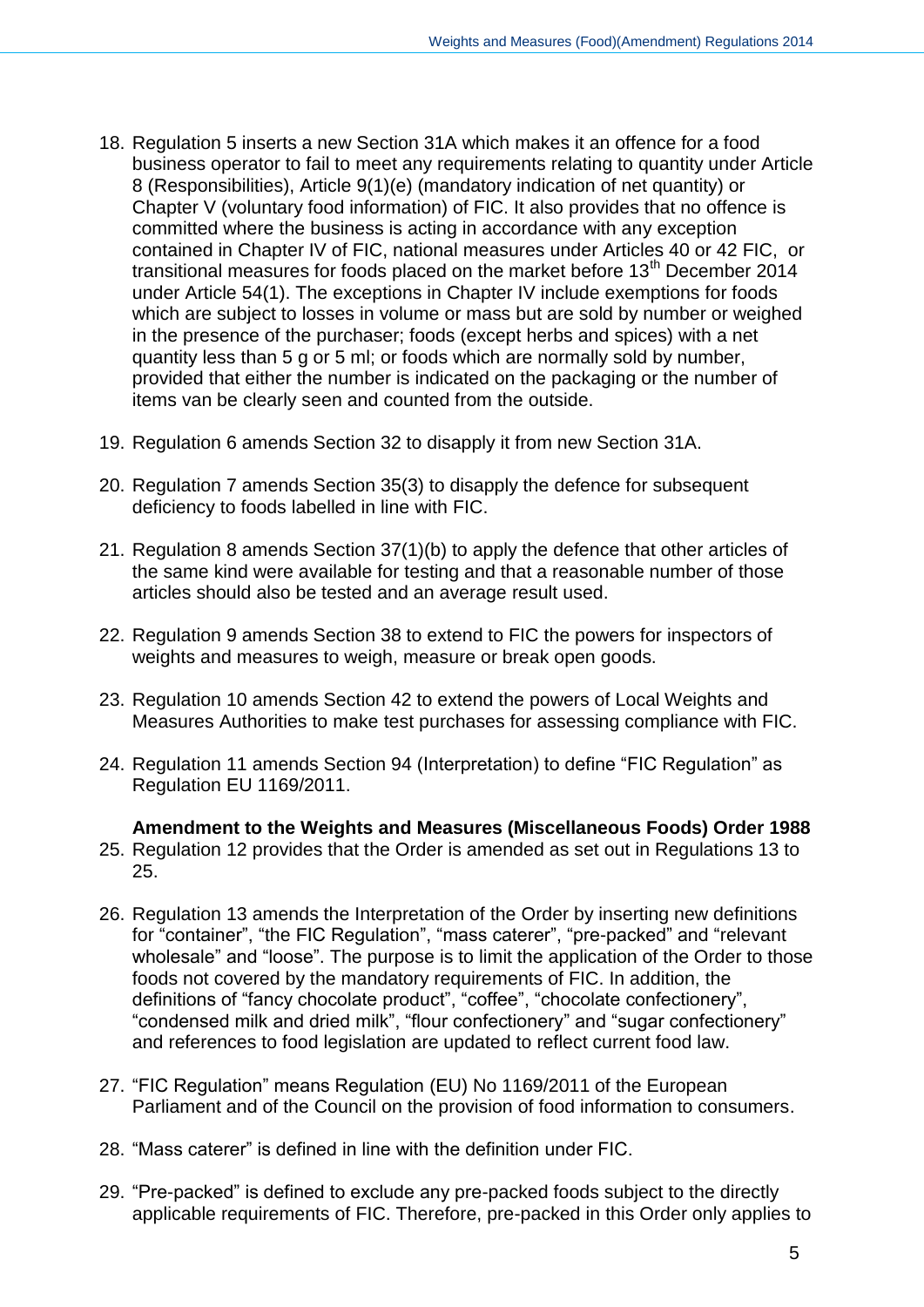foods which are made up for direct sale for retail (within the meaning of Article 2(2)(e) FIC) and/or made up in advance for retail sale in an open container. **The effect of this is to limit the scope of the Order so that it no longer applies to any sales of pre-packed foods subject to the requirements of FIC.**

- 30. "Relevant Wholesale" is defined to exclude any sales to mass caterers; any supply of pre-packed foods (within the FIC definition) intended for sale to the final consumer or a mass caterer or any other supply of food that is made up in advance ready for retail sale in an open container; or any supply of food which Article 8(8) FIC applies (where food is supplied to another food business operator, any relevant quantity information needed for subsequent compliance with FIC must be provided). **The effect of this is to limit the scope of the Order so that the provisions of this Order which apply to relevant wholesale do not apply to any transactions subject to FIC or to sales which are subject to separate rules under the Order on open packs made up in advance for retail sale.**
- 31. It is clarified that references to "loose" include items packed at the request of the customer.
- 32. Regulation 14 substitutes a new Article 3 to make it easier to understand the remaining provisions.
- 33. New Article 3(1)(a) now requires only the pre-packed foods (i.e. by direct sale and/or in open containers) listed in Schedule 1 to be marked with net weight (excluding milk). New Article 3 (1)(b) requires net weight marking for cocoa products and chocolate products, solid and paste coffee and chicory products and sugar, when made up in a container for relevant wholesale (i.e. excluding any transactions subject to FIC). Both are subject to the exemptions in column 2 of Schedule 1.
- 34. New Article 3(2) requires all honey (unless sold loose or in a quantity of less than 5 g) to be marked with net weight. **This is the only provision of this Order that applies to pre-packed foods subject to FIC** and is a national rule permissible under Article 42 of FIC, which allows Member States to retain provisions for the expression of net quantity to be made in a manner other than that specified in FIC. The retention of this rule avoids doubt over whether honey should be expressed in units of weight or volume (when it is in liquid form) and continues to allow for traditional UK practice of selling honey by weight. There is nothing to prevent units of volume being used in addition to weight.
- 35. New Article 3(3) and (4) deal with foods sold loose. This does not make any changes to the existing rules, it merely re-writes them to make them easier to understand. The requirement remains that the foods specified in Schedule 1 (except biscuits when sold in a quantity of eight or less (unless they are wafer biscuits which are not cream filled); bread; chunk honey; comb honey; or milk) must be sold by net weight if they are being sold loose by retail.
- 36. Regulation 15 amends Article 4 (which allows for quantity to be given in accompanying documents), to limit the scope so that it only applies to pre-packed foods (i.e. for direct sale or in open containers) or relevant wholesale foods (as defined).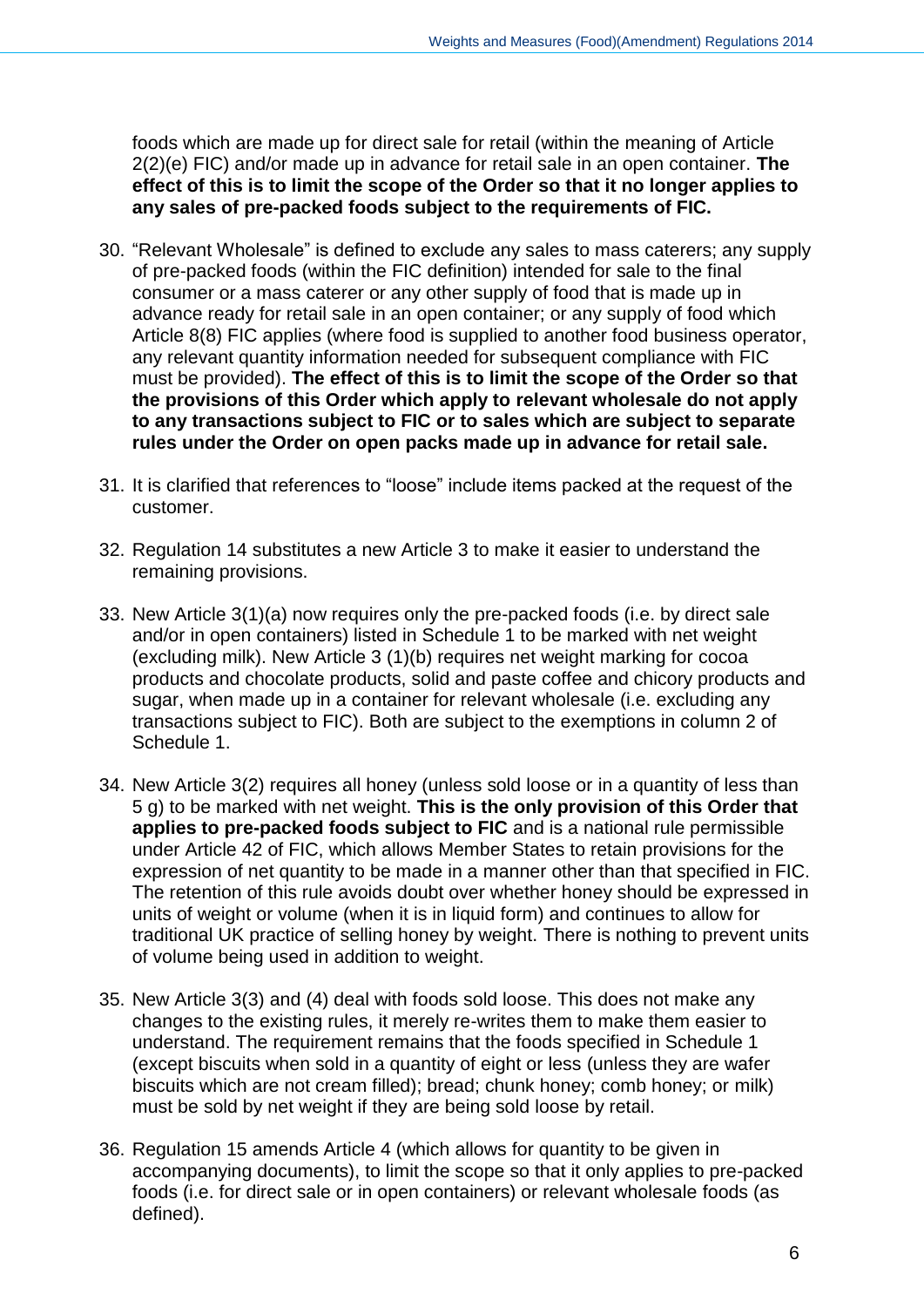- 37. Regulation 16 amends Article 5 (Biscuits and shortbread) to make a consequential change as a result of changes to Article 3. It also replaces a reference in Article 5(5) to "not pre-packed" with "loose" to clarify that this is all that is now caught by this provision. By virtue of Article 2 "loose" includes foods made up at the request of the consumer. It also substitutes a new paragraph 6 to clarify that this applies to foods sold "loose".
- 38. Regulation 17 substitutes a new Article 7 (Caseins and caseinates) to limit the scope of the application of this provision to foods sold pre-packed (i.e. by direct sale or in open containers) or by relevant wholesale (as defined).
- 39. Regulation 18 amends Article 8 (Cocoa and chocolate products) to limit the scope of the application of paragraph 1 to foods sold pre-packed (i.e. by direct sale or in open containers) or by relevant wholesale (as defined) and paragraph 3 to foods sold loose.
- 40. Regulation 19 amends Article 9 (Coffee and chicory products) to limit the scope of the application of paragraphs 1 and 2 to foods sold pre-packed (i.e. by direct sale or in open containers) or by relevant wholesale (as defined).
- 41. Regulation 20 amends paragraph 1 of Article 11 (Milk) to limit its application to foods sold loose or made up in a container for relevant wholesale (as defined).
- 42. Regulation 21 substitutes a new Article 12 (Preserved Milk) to limit the scope of its application only to foods sold pre-packed (i.e. by direct sale or in open containers) or by relevant wholesale (as defined).
- 43. Regulation 22 amends Article 14 (Potatoes) to limit its application to foods sold loose.
- 44. Regulation 23 amends Article 17 (Multipacks) to clarify that this only applies to pre-packed (i.e. direct sale and open containers) foods and foods sold by relevant wholesale (as defined).
- 45. Regulation 24 amends Article 18 (application of Section 25 of the Act as modified in relation to certain foods) to clarify that paragraphs 1 and 2 only apply to prepacked (i.e. direct sale and open containers) foods and foods sold by relevant wholesale (as defined).
- 46. Regulation 25 substitutes a new Schedule 1 to make it clearer to understand the remaining requirements.

## **Amendment to the Weights and Measures (Intoxicating Liquor) Order 1988**

- 47. Regulation 26 provides that the Weights and Measures (Intoxicating Liquor) Order 1988 is amended as set out in Regulation 27.
- 48. Regulation 27 amends Article 6 by substituting a new Paragraph 1 to clarify that the requirement in Schedule 1 to mark quantity by volume only applies to foods sold pre-packed for direct sale in a closed container or, for spirits only, made up in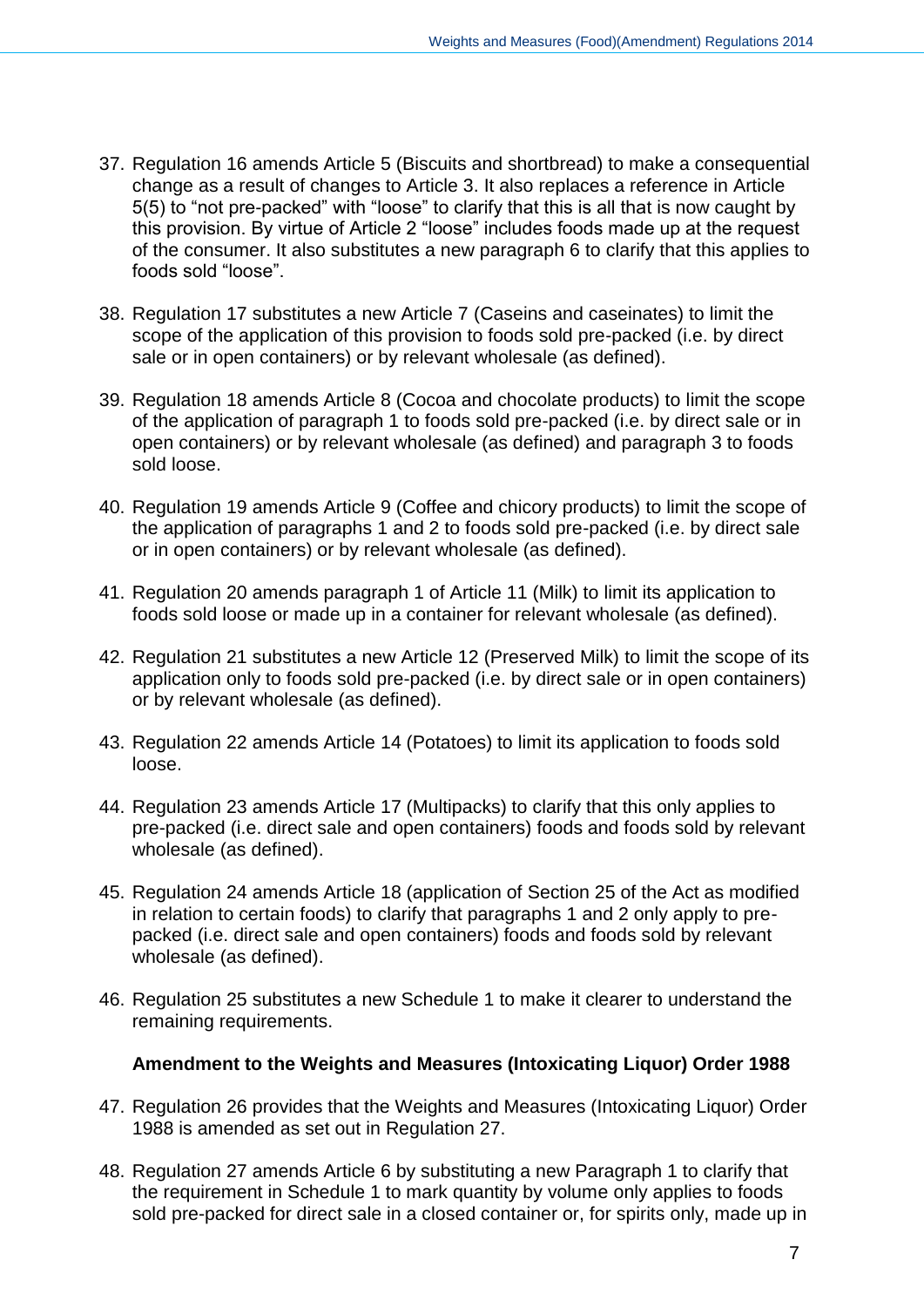a container for relevant wholesale. It also amends Article 6(2) to limits its scope to foods pre-packed for direct sale. Regulation 27 also includes definitions of "mass caterer" and "relevant wholesale" that apply only to this Article. The result is to exclude from the scope of the labelling requirements in this Order any foods subject to the directly applicable quantity labelling provisions of FIC. There are no changes to specified quantities or any other requirements under the Order.

#### **Amendment to the Weights and Measures Act 1963 (Cheese, Fish, Fresh Fruits and Vegetables, Meat and Poultry) Order 1984**

- 49. Regulation 28 provides that the Weights and Measures Act 1963 (Cheese, Fish, Fresh Fruits and Vegetables, Meat and Poultry) Order 1984 is amended as set out in Regulations 29 to 31.
- 50. Regulation 29 amends Article 2 on the Interpretation of the Order by inserting new definitions for "FIC Regulation", "mass caterer", "pre-packed" and "relevant wholesale" and "loose".
- 51. "FIC Regulation" is defined as Regulation (EU) No 1169/2011 of the European Parliament and of the Council on the provision of food information to consumers.
- 52. "Mass caterer" is defined in line with the definition under FIC.
- 53. "Pre-packed" is defined to exclude any pre-packed foods subject to the directly applicable requirements of FIC. Therefore, pre-packed in this Order only applies to foods which are made up for direct sale for retail (within the meaning of Article 2(2)(e) FIC) and/or made up in advance for retail sale in an open container. **The effect of this is to limit the scope of the Order so that it no longer applies to retail sales of any pre-packed foods subject to the requirements of FIC.**
- 54. "Relevant wholesale" is defined as a sale by wholesale but which excludes the sale or supply of food intended for consumers or mass caterers or any other sales regulated under FIC; and any other supply of food that is made up in advance ready for retail sale in an open container. Therefore relevant wholesale in this Order does not apply to sales to the final consumer or to a mass caterer; supply of food intended for sale to the final consumer or to a mass caterer, and packaged as such; or a supply to which Article 8(8) FIC applies (where food is supplied to another food business operator, that any relevant quantity information needed for subsequent compliance with FIC is provided). **The effect of this is to limit the scope of the Order so that the provisions of this Order that apply to relevant wholesale do not apply to any transactions subject to FIC.**
- 55. It is clarified that references to "loose" include items packed at the request of the customer.
- 56. Regulation 30 amends Article 4 (Cheese, fish, meat and poultry) to clarify that paragraph 2 only applies to food sold loose and that paragraph 3 only applies to foods sold pre-packed when sold otherwise than by retail, foods sold to a mass caterer when sold loose, or any foods sold by relevant wholesale (as defined).
- 57. Regulation 31 amends Article 5 (Fresh fruits and vegetables other than potatoes) to clarify that paragraphs 4 and 6 only apply to food sold loose and paragraph 5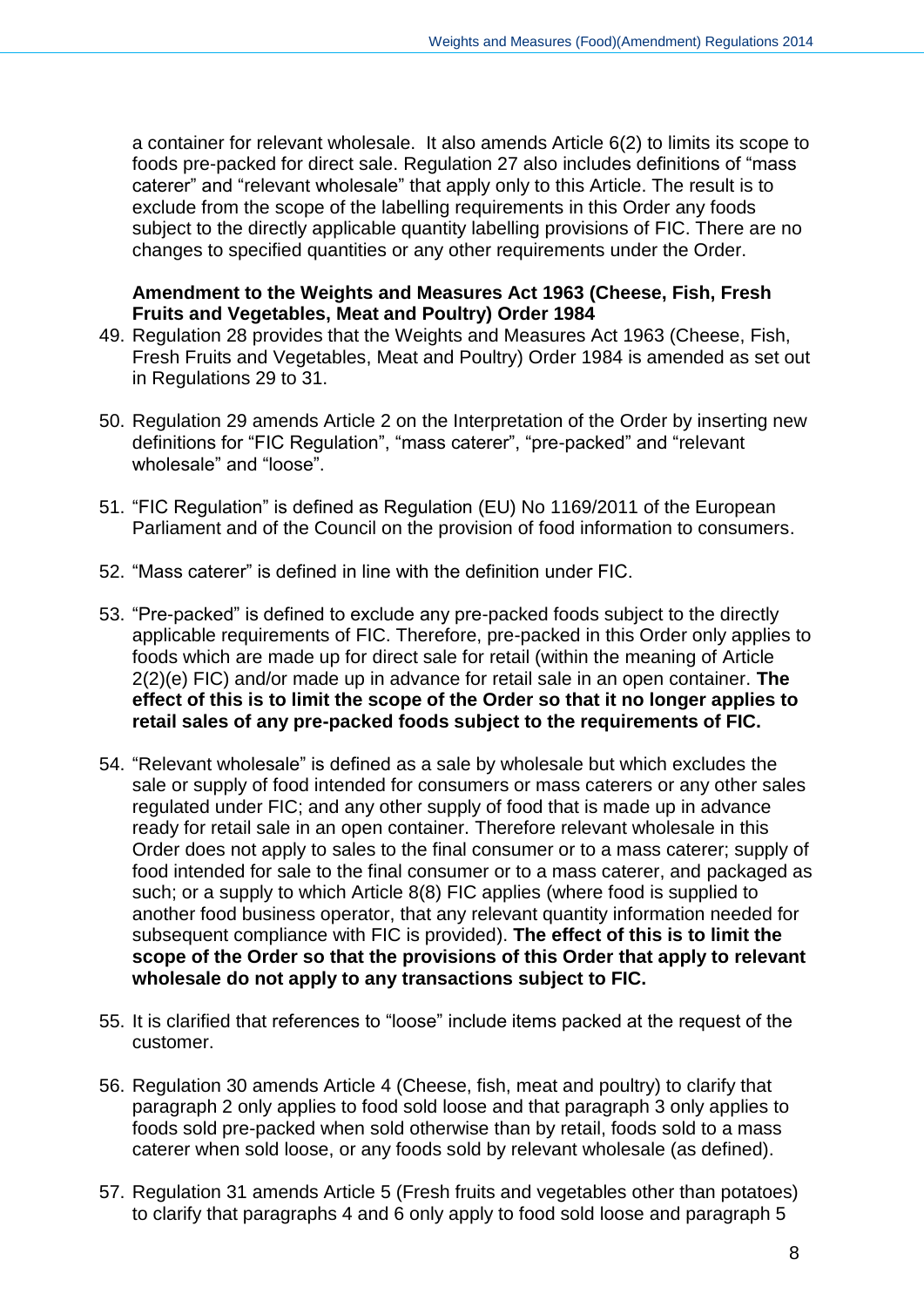only applies to foods sold pre-packed (i.e. by direct sale or in open packs) or loose.

## **Amendment to the Weights and Measures (Quantity Marking and Abbreviations of Units) Regulations 1987**

- 58. Regulation 32 provides that these Regulations are amended as set out in Regulation 33.
- 59. Regulation 33 amends Regulation 2(1) (quantity marking of containers and units of measurement to be used in marking) to clarify that it does not apply to pre-packed foods subject to FIC.

## **Amendment to the Weights and Measures (Packaged Goods) Regulations 2006**

- 60. Regulation 34 provides that PGR is amended as set out in Regulations 35 to 37.
- 61. Regulation 35 amends Regulation 2 on the Interpretation of PGR by inserting new definitions for "food", "labelling requirements", "mass caterer" and "pre-packed" and amends the definition of "nominal quantity" to include net quantity as required by FIC.
- 62. "Food" has the same meaning as in EC Regulation 178/2002.
- 63. "Labelling Requirements" means any requirements under PGR that require labelling to be carried out (Regulations  $5(1)(a)$ ,  $5(2)$ ,  $6(1)(a)$ ,  $6(1)(b)$ ,  $6(2)$ , 7 and 8(1).
- 64. "Mass caterer" and "Pre-packed food" have the same definition as in FIC.
- 65. The definition of "nominal quantity" is amended to clarify that marking net quantity under FIC meets the requirement for marking nominal quantity under these Regulations.
- 66. Regulation 36 amends Regulation 3 to revoke subparagraph (4)(g) which gave effect to Schedule 6.
- 67. Regulation 36 also substitutes a new Regulation 3(6) which has the effect of revoking exemptions that applied to frozen or quick frozen poultry meat or fruits and vegetables. Those exemptions are no longer compatible with EU law. The system of weight classification under Council Regulation (EEC) 1906/90 was repealed by Council Regulation 1047/2009 so the exemption no longer has any effect and can be revoked. The exemption for fruits and vegetables listed in Annex I to Council Regulation 2200/96 was intended to ensure compatibility between the Regulation and the e-marking regime. However, Council Regulation 2200/96 is not considered to be incompatible with e-marking and this exemption can be revoked. This will ensure that packers of fruit and vegetables can choose to apply an emark if they meet the requirements.
- 68. New Article 3(6) limits the application of the labelling requirements under the PGR to those packages which are marked with the e-mark. This recognises that for e-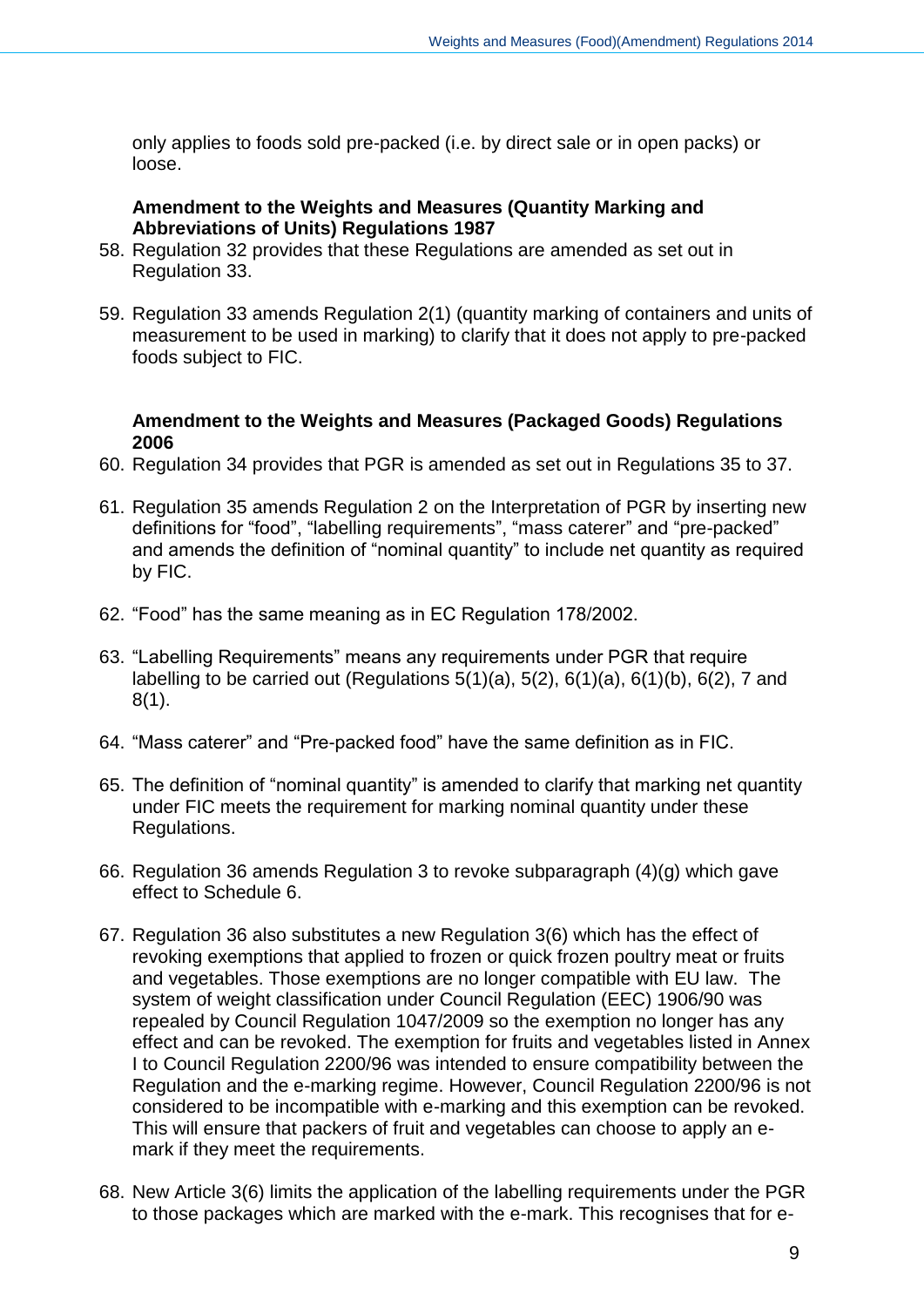marked packages the more specific EU rules on weights and measures under Directive 76/211/EEC will continue to apply, but that those rules cannot apply to packages which are not e-marked and are therefore not within the scope of that Directive. The effect is that packages to which the PGR applies, but which are not e-marked will continue to benefit from the average system but will be subject to the quantity labelling rules under FIC, rather than PGR. The only exception is that Regulation 8(1) PGR, whereby liquid products may be marked with nominal quantity by weight and packages containing other products may be marked with nominal quantity by volume, where so provided by trade practice, will continue to apply where relevant to packages subject to the Regulations. In this case Article 42 of FIC applies which permits retention of such existing rules.

69. Regulation 37 revokes Schedule 6 which contained exemptions from the PGR for small quantities of specific products. These national exemptions are not compatible with FIC and cannot be retained.

## **Schedule**

70. The Schedule comprises a new Schedule 1 to the Weights and Measures (Miscellaneous Foods) Order 1988 substituted by Regulation 25. This is intended to make it clearer to understand the remaining requirements.